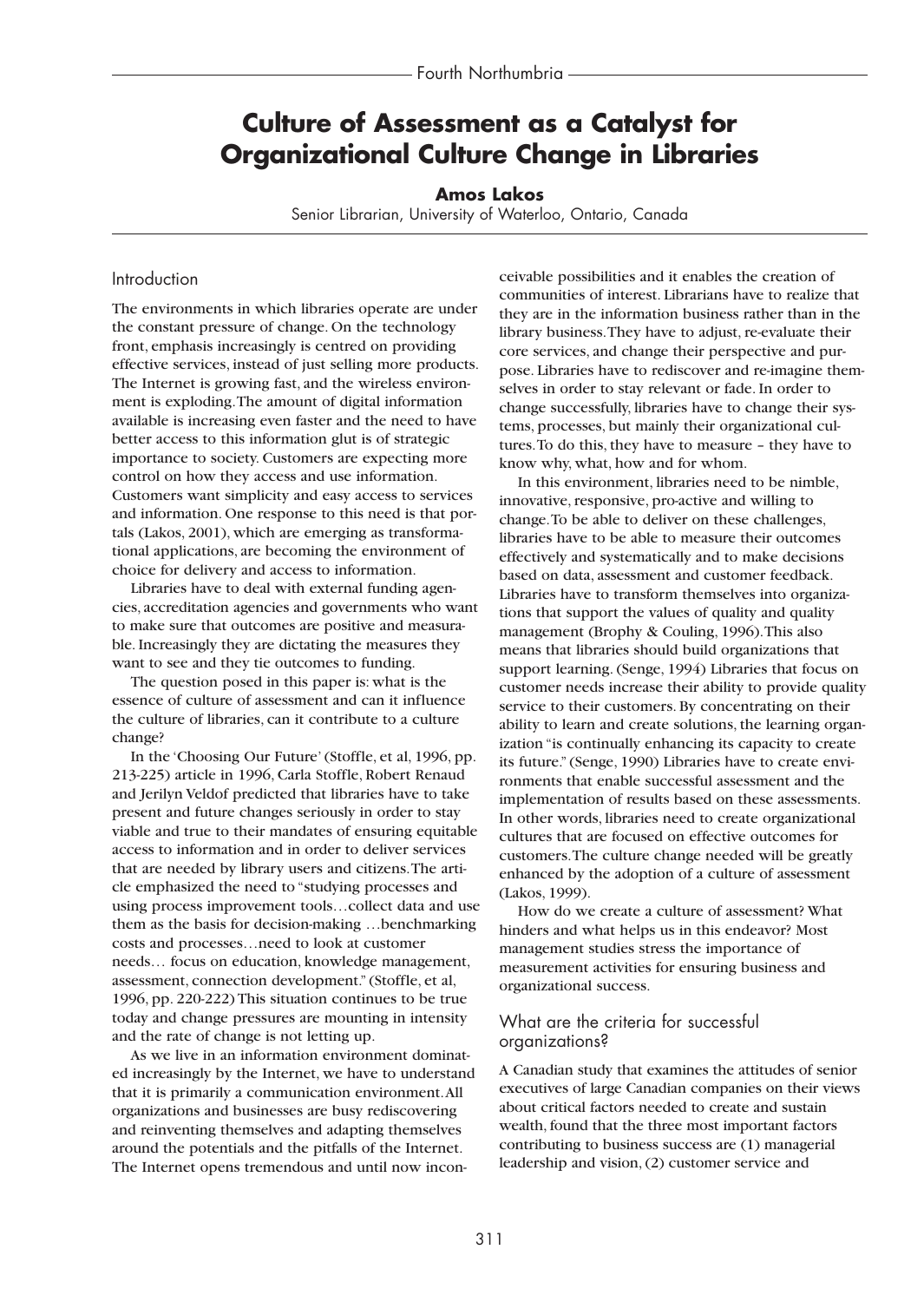(3) skilled and motivated employees.The study (Armitage, 1999) found that the principal components of managerial leadership include clarity of purpose, the ability to communicate the purpose, creating a positive working environment and careful measurement of results. Further, good customer service is built on management commitment, relationship development (working with the customers), customer service training, "walking the walk" (accepting responsibility) and measuring results (through customer surveys, customer retention rate, etc). Employee skill-set and motivation are related to the organizational culture which includes management vision, teamwork, measuring results including performance and rewarding performance.

Three themes kept appearing in this analysis. First, understanding what matters to an organization means clarity of purpose, management vision and the ability to plan for the organization's future success. Second, it is the importance of communicating what matters. Third, measuring what matters, which also includes benchmarking, is viewed as a strategic need in all aspects of organizational success.

The importance of measurement has a number of implications. Modern organizations are attempting to link hard financial measures with such aspects of decision-making as vision and leadership.This means that organizations are moving toward measures of outcome and measures of process effectiveness.The study also observed an increase in the importance of measures of customer satisfaction, employee turnover and process improvement, which are consistent with looking at organizations from a multi-stakeholder perspective and the importance of the balanced scorecard approach to performance measurement developed by Kaplan & Norton. (Kaplan & Norton, 1996).Another implication is the realization that what gets measured gets managed. The study emphasizes that creating value lies in understanding, communicating and measuring what matters to the organization, and although these elements are self-evident, implementing them is what makes for successful organizations. (Armitage & Jog, 1999).

In addition to measuring as a strategic prerequisite for success, a number of researchers have identified organizational culture as a prerequisite for survival in times of radical change. Organizations that are not cognizant of the importance of their culture and that do not pay attention to the power of organizational culture when undertaking various change initiatives may find themselves failing. Businesses that thrive over long time periods are differentiated by their culture."The major distinguishing feature in these companies, their most important competitive advantage, the most powerful factor they all highlight as a key ingredient in their success, is their organizational culture." (Cameron & Quinn, 1999) It is important that in times of fundamental change, organizations pay particular attention to their culture, as the success of change is very much

dependent on the management of cultural transformation. (Martin, 1995)

#### What is Organizational Culture and Why Does it Matter?

Organizational culture is important because initiatives and changes undertaken without its consideration often have unforeseen consequences, and usually negative ones from the perspective of effectiveness. Culture matters because it is a "powerful, latent, and often unconscious set of forces that determine both individual and collective behaviour, ways of perceiving, thought patterns, and values…cultural elements determine strategy, goals and modes of operating" (Schein, 1999). Leaders' and managers' patterns of thought and activities are often determined by culture.

Organizational culture focuses on beliefs, values and meanings used by members of an organization, and the practices and behaviours that exemplify and reinforce them. Researchers, consultants and managers have gravitated to the concept of culture in order to better grasp why and how organizations originate, evolve and operate. Culture is not simple. It is tempting to think about culture as just "the way we do things here,""the rites and rituals of the company","the company climate", "the reward system" or "our basic values". These are all manifestations of culture, but not at the level where culture really matters.A better way to think about it is to realise that it exists at several levels and we need to understand the deeper ones.

Organizational culture refers to the overt and covert rules, values and principles an organization owns and that is influenced by history, custom and practices. These are an enduring set of tenets and norms that form the basis of a social system and allow the members to attribute value and meaning to the external and internal events they experience.The essence of culture is the values, beliefs and assumptions that over time become shared and taken for granted.This results from a joint learning process.

Organizational culture is stable, difficult to change, and represents the accumulated learning of a group. The important parts of culture are essentially invisible. Culture is the shared mental model that the members of an organization hold and take for granted. Culture is difficult to decipher for insiders.There is no right or wrong culture, except in relation to what the organization wants to achieve.The relative strength of an organization culture is dependent on how well the group deals with external adaptation and internal integration (Schein, 1984). In essence, the organization needs to pay attention to its survival as an organization and to the systems it uses to do what it has to do in order to deliver its products and services in such a way that it ensures its ability to survive and succeed.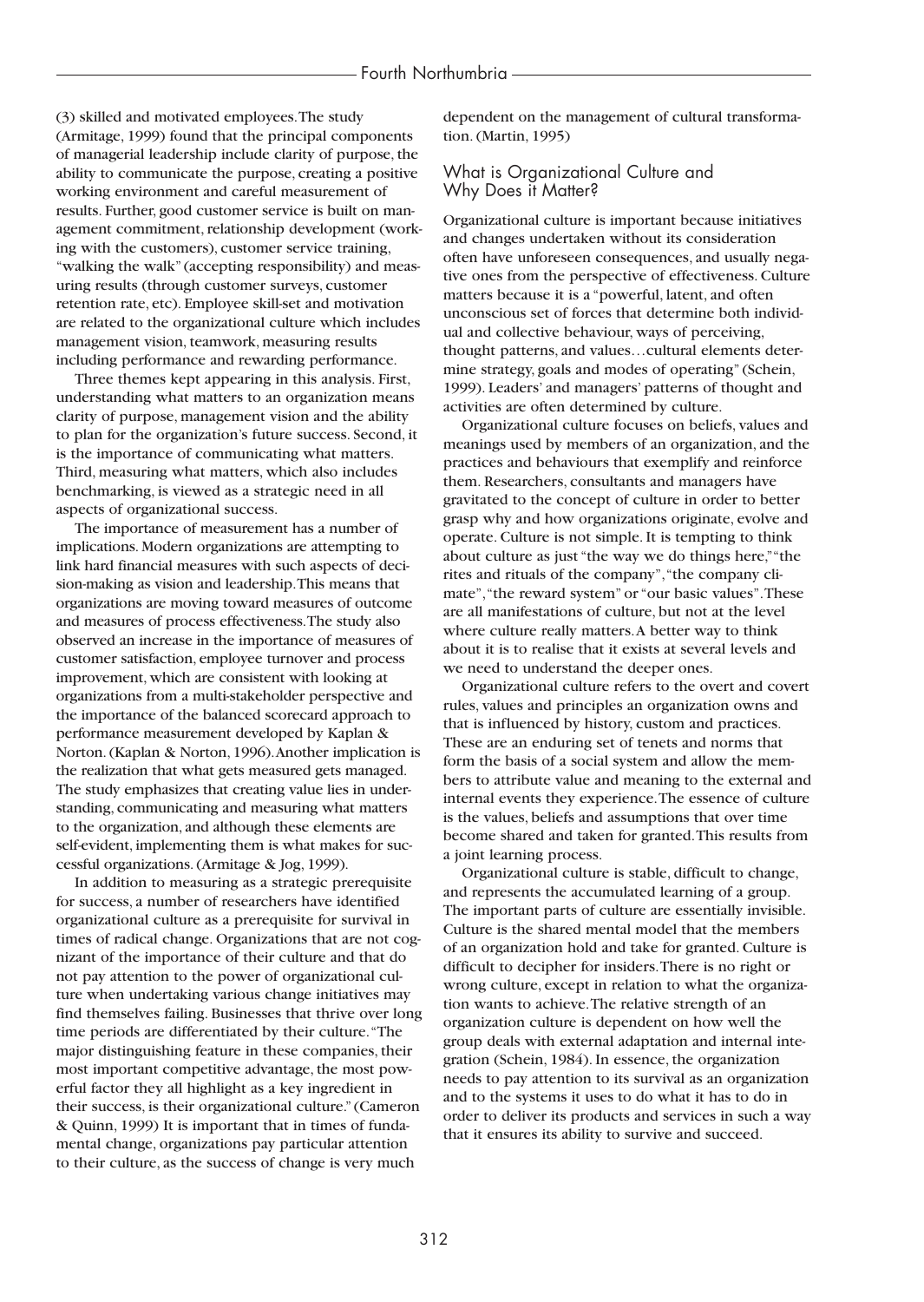# The Need for Transforming Institutional Cultures

Educational reform in higher education has increasingly focused on the need to transform institutional cultures. In the public libraries area, competition is increasing for information not only from the Internet. Giant bookshops are providing strong alternatives to traditional public library services. Municipalities, themselves under constant financial and social pressures are closely evaluating their services and are demanding measurable value and outcomes.The same is true for corporate libraries as well as for government libraries. Libraries of all stripes need to prove their value to their stakeholders, customers and funders.

Legislators emphasize accountability to particular societal needs, and educators emphasize improving particular forms of student learning. In educational institutions at all levels there is also general agreement on the need to foster collaboration in achieving institutional missions and that this requires a culture of improvement.Assessment within institutions is generally seen as a key lever for creating an institutional culture of improvement, inquiry, responsibility, and (in the language of some circles) quality. For example, regional accreditation agencies in the U.S. are emphasizing student learning outcomes and using assessment for improvement.What kind of assessment fosters a culture of collaborative inquiry into student learning outcomes? How will the roles, commitments, and identities of faculty and staff formed in one culture be appreciated or changed as part of the process of transforming culture? What is most needed to achieve a transformation of institutional culture that achieves our shared and diverse purposes?

If we focus on the higher education environment and the role of the library in fostering the educational role of an institution, we have to examine some of the following issues:

- Where does the institution focus its efforts and resources to make the most effective transformation to a culture of assessment?
- What are the characteristics of leadership that bring about the transformation toward a culture of assessment?
- How do we sustain a culture of assessment over time?
- How can we balance assessment that stresses collaboration with the one-on-one nature of student and faculty relationship? How can we balance the tension between collaboration and one-on-one approaches?
- How do we transform a traditional research culture so that it also values scholarship of assessment?
- What steps are necessary to keep the focus on student learning outcomes?
- How is institutional culture formed/shaped/ changed? Who sets the norms and the constructs that define institutional culture? Who are the drivers/definers of culture in an institution? How do internal and external forces affect culture?
- Given increasing globalization, where can we make international comparisons of assessment approaches? (AAHE Research Forum 2001).

### Libraries, Librarians and Culture of Assessment

The challenge associated with making assessment more influential in libraries is an amalgamation of the librarian profession's set of values and the parent organization's value set.A profession that sees itself as "doing good" is less concerned with outcomes and impacts, since it sees its activities as inherently positive.Assessment activities also require a certain skill set, which has not been readily available to the profession.The evolution of library activities into functional silos such as circulation, cataloguing, acquisition, reference service, imposed an organizational structure that assigned to the periphery the activities concerned with data, planning, surveys, etc.To change, libraries have to incorporate assessment into their everyday activities, they have to create structures for assessment activities and use these measures to create environments that are effective and truly client centred.

Libraries have to be more efficient and effective. They have to be managed well.This implies better decision-making, the capability and willingness to prioritise scarce resources, both human and material, and to be accountable for the use of those resources. It is imperative that they establish and institutionalize planning processes in order to foster an environment of assessment.To focus on client needs, libraries must base their services on the expressed needs and requirements of their clientele, to deliver high quality service and to find ways to ensure service quality.The focus on results, on outcomes, on added value is essential.These are the prerequisites for creating a culture of assessment.

# Defining a "Culture of Assessment"

"A Culture of Assessment is an organizational environment in which decisions are based on facts, research and analysis, and where services are planned and delivered in ways that maximize positive outcomes and impacts for customers and stakeholders.A Culture of Assessment exists in organizations where staff care to know what results they produce and how those results relate to customers' expectations. Organizational mission, values, structures, and systems support behavior that is performance and learning focused." (Lakos, Phipps & Wilson, 1998-2000)

A Culture of Assessment Exists When: The library needs to be externally focused.The focus has to be on delivering value to customers. In libraries,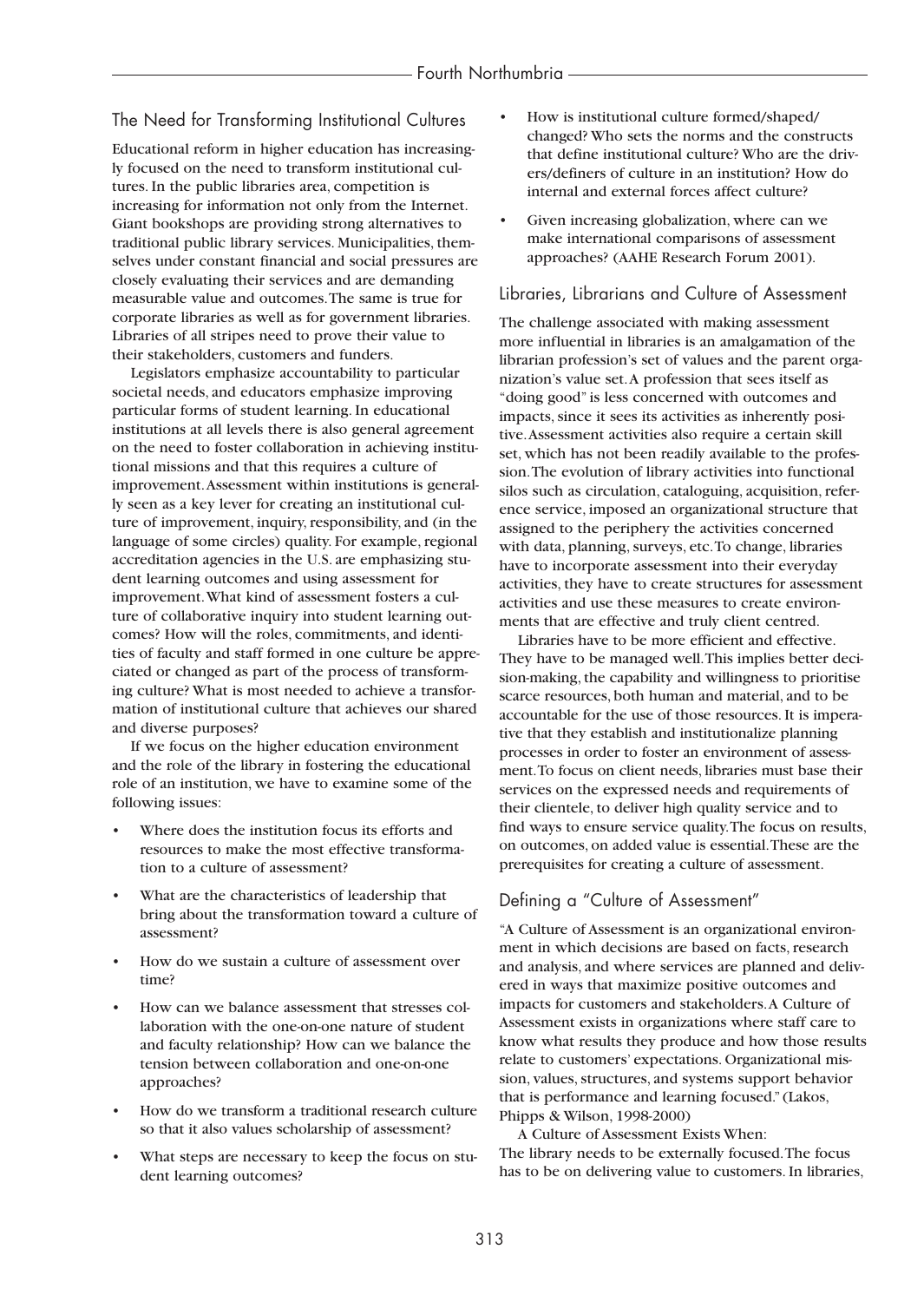the purpose is defined on creating learning and research outcomes for the customers, listening to the voice of the customer and closing the decision-making loop in the library's processes to create outcomes that are needed and measurable.

The library's mission, planning, and policies are focused on supporting the customer's information and communication needs.

The formal documents, which define what the library is about (mission or vision), explicitly identify the need for customer focus.These measures are incorporated into the various organizational policies, so that they actually support the purpose and the mission. Libraries have to pay attention to the parent institutions' culture, the academic culture itself which may be conservative and inward looking; the organization's structure may be rigid and not ready for experiments; the power relationships between university departments and faculties may inhibit or slow down change; the faculty culture and reward system may be a challenge; existing employment policies and reward systems may be difficult to change.All these have direct effect on the culture of the library.The limits of what is possible are very much determined by the parent institution.

Performance measures are included in library planning documents such as strategic plans.

There exists a planning framework that identifies exact and explicit targets to achieve the organizational purpose.The planning document identifies specific performance measures to achieve.The plans identify certain level of service that have to be achieved and also identifies schedules for achieving these levels of service.These measures have to be spelled out and be measurable.

Library administrators are committed to supporting assessment.

Library executives have to be visibly and continuously committed to assessment work.They have to understand the importance of assessment to the success of the organization. Lack of leadership will stop any meaningful change. Leadership is essential for success. Leadership has to be visible, present and credible. If leadership is perceived to be lacking or it is perceived not to walk the talk, it will not be able to support meaningful culture of assessment. Management which is control oriented tends to develop a centralized and authoritarian structure that is not well suited to free exchange of data and information flow which is the lifeblood of an assessment environment. Since assessment may produce unknown results, executives have to support staff, invest in staff and resources as a form of long-term investment.

Leadership also has to continuously articulate the organization's purpose. Staff needs a strategic framework to do measurements and this has to be linked to the strategic purpose of the organization. This purpose has to be explicit and understood. If this is present, it means that the organization knows where it is going and it can develop measures to achieve it.This will enhance the move to an assessment culture.

Lack of purpose may also translate into lack or insufficient planning. Planning gives a framework of understanding, clarity and direction to assessment and eventually to buy-in.

Staff and leaders recognize the value of assessment and support and participate in assessment as part of their regular assignments. Individual and organizational responsibility for assessment is addressed explicitly.

The value of assessment is being absorbed both by the leadership and staff. It is continuously explained and celebrated.Assessment is slowly becoming part of the work process. It is becoming part of the normal decision making loop in the organization. Staff and leaders understand that assessment is "normal" work – it is part of each work process.A challenge to overcome is workload, the grind of everyday work, the lack of time for doing anything extra, the amount of time needed for new activities and new services.This factor is especially challenging since so much of the work is changing and may be seen as just more work and more responsibility.Work processes have to be re-evaluated for efficiency and effectiveness. Old processes and services should be phased out in order to focus on what is needed strategically. Since assessment work may be new and unfamiliar, and viewed as risky, risk should be encouraged. In essence risk taking will have to be the norm in libraries.

Assessment work is explained in organizational policies and in process documents.Assessment responsibilities are detailed in organizational structure and plans.Assessment is made part of each person's individual work assignment and the achievement of his personal work goals.

• Continuous communication with customers is maintained through needs assessment, quality outcome and satisfaction measurements. Relevant data and user feedback is routinely collected, analyzed, and used to set priorities, allocate resources and make decisions.

Structures, resources, plans and processes are in place to continuously communicate with customers about their needs, their expectations and their successes in using library services. Customers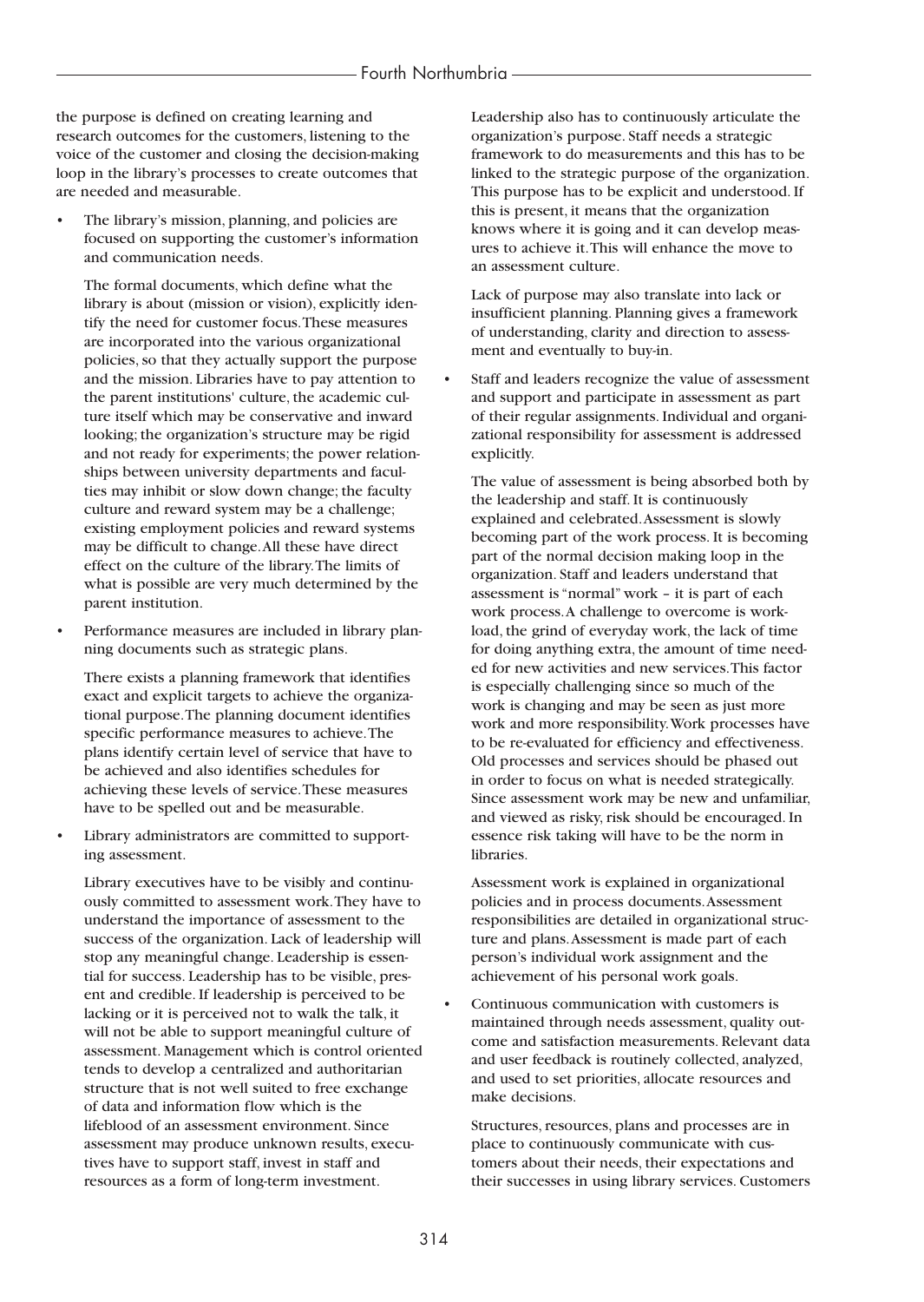are made aware of the level of service they should expect and the library measures its service based on expected delivery of service quality. Systems are developed to identify and collect relevant data. Data is analysed and converted into information that is used to set new priorities for service, to allocate resources where they will be best used to further the mission of the institution. Decisions will be made based on evidence and analysis supplied by relevant data.

#### Support Systems

• A Management Information System or Decision Support System supports assessment.

A Management Information Service is set up in order to support the data and information needs of the organization. Library leaders who possess clearly defined expectations, and understand the need for data and information to support decision making, will support the MIS.The MIS unit will be responsible for the coordination of all assessment activities, identification of information needs, creation of an appropriate environment for organizing data and information, analysis of information and making information available to the processing and management units of the library.

The need for management information systems in libraries was recognised over twenty years ago. One of the earliest and most persistent promoter of the necessity and advantages of MIS in libraries is Charles McClure who wrote about this already in the early 1980s. (McClure, 1980). However, setting up an MIS or a DSS requires awareness, commitment and resources. Current examples of functioning MIS systems in academic libraries are almost nonexistent. Setting up an MIS is not simple, but it will have benefits, especially as demands for accountability are increasing.A MIS will enhance the creation of assessment culture in libraries. In order to sustain quality services, institutions that aspire to be continuously effective and successful have to rely on decision support systems.An example of MIS development is work at the University of Waterloo Library and the Tri-University Library Group Consortia between 1993- 1999 (Lakos, 1998) and newer MIS type implementations at the University of Virginia and the University of Pennsylvania Libraries.

All library services, programs and products are evaluated for quality and impact.

All services are evaluated from the perspective of customer expectations, in order to deliver measurable outcomes and impact for the customer. Special efforts are undertaken to identify appropriate measures of quality and ways to measure them. Service standards are identified and services and processes are measured against these standards.

It is essential that the value of quality, in particular the focus on delivering service quality be the core value of the library. Understanding and applying this value to every decision and every process should be the basic tenet of the library.Activities and decisions have to be checked against this value constantly. Service quality has to be understood as being based on quality for the customer and the stakeholder and being defined by them. This also means that these quality measures have to be identified and measured and acted on constantly. Implementing service standards may also enhance quality service. In Great Britain (Citizen's Charter, 1994) and New Zealand and also in the US (National Performance Review, 1994), governments are introducing programmes designed to increase the standards of public service and make them more cost effective. Parts of these initiatives are concerned with being more customer-centred. In the public library field in particular, this led to the introduction of quality service standards and to ways of tracking these standards. Some service standards were also introduced in academic libraries, for example at the University of Sunderland (Aitkins1998) in the U.K., and in the US at Wright State University Libraries (Hernon & Altman, 1996).ARL and Texas A&M are instrumental in developing the LibQual Project that will help libraries understand better the issues associated with service quality and adapting the SERVQUAL instrument to the library environment (ARL LibQual, 2000).At the same time, the ARL/OLMS developed an Online Lyceum Course – Measuring Library Service Quality (ARL/OLMS Online Lyceum, 2000) that is teaching academic librarians the importance of measuring and implementing service quality into their services.These intelligently introduced and imaginatively administered service standards could become enabling tools for the enhancement of assessment activities and increase the acceptance of the value of service quality in academic libraries.

Staff continuously improve their capability to serve customers and are rewarded for this. Rewards support removing barriers to quality customer service.

Staff is given support and resources to keep up their skills and to keep up their focus on delivering measurable higher quality services. Systems are in place to rewards staff for achieving and surpassing defined quality service standards. Library staff receive feedback from their peers and from their superiors about their achievements and in acquir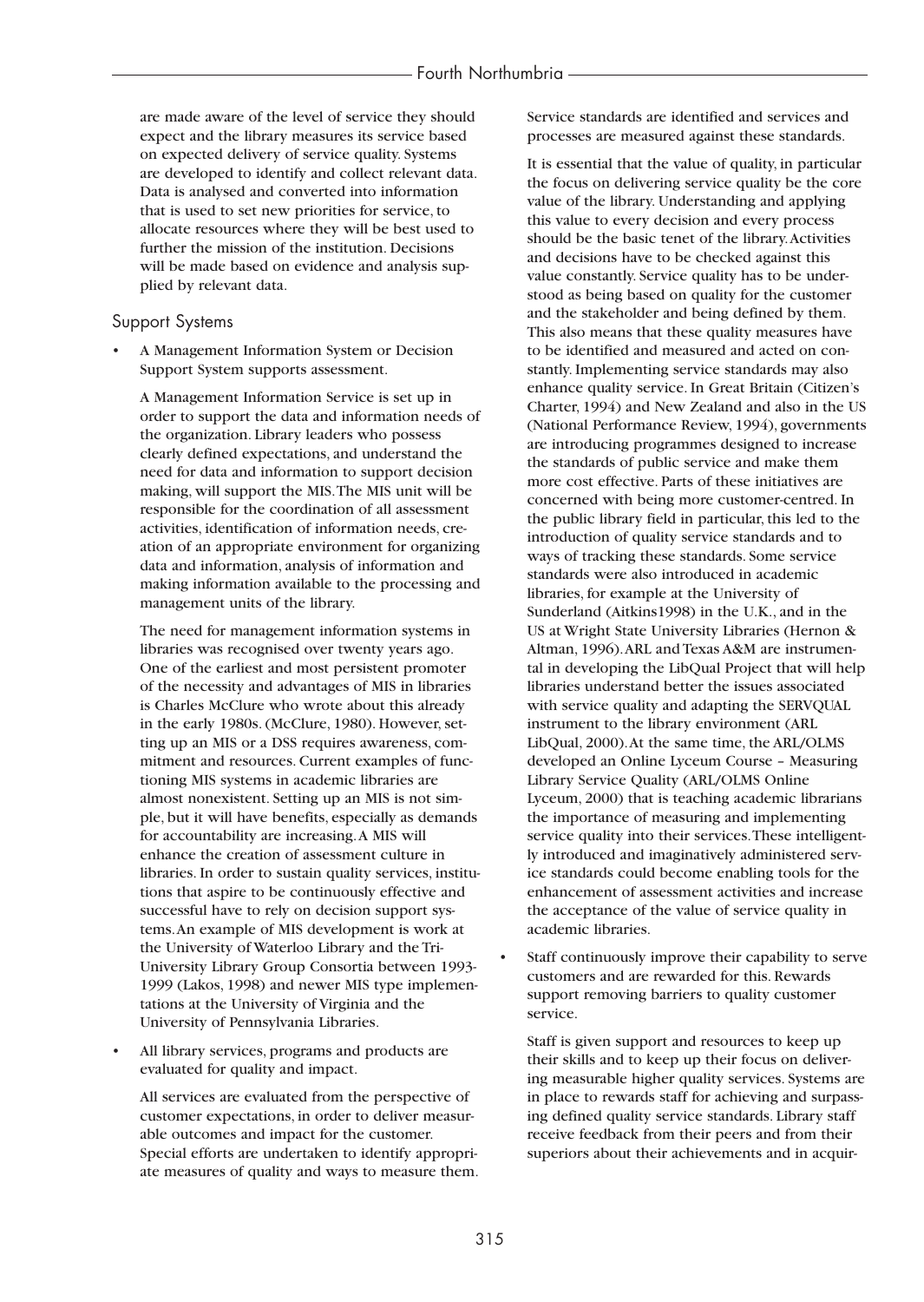ing new competencies that contribute to achieving them.

A well conceived reward system would contribute to acceptance of performance measurement activities in libraries.This may be a system of praise and recognition or a system of effectiveness rewarded by monetary compensation. Libraries should focus on the effects of incentives on improving the working environment and on the effectiveness of the outcomes.

A visible reward system is developed that recognizes outstanding customer service as its base. There will be correlation between staff rewards and increase in customer satisfaction. Reward systems that are tied to clear organizational goals and expectations will enhance not only individual staff effectiveness, but also help align the organization with their purpose, and enhance the effectiveness of the organization.This issue is of utmost importance in achieving organizational effectiveness.

• Units and staff have customer focused S\*M\*A\*R\*T\* goals which are monitored regularly.

These goals are *Specific, Measurable, Attainable, Results-Oriented and Timely.* These goals should be developed in conjunction with the strategic purpose of the organization. Developing the goals enhances the understanding of the individual of their purpose and place in the organization and greatly facilitates their buy-in into the assessment process and into aligning their performance to a clearly articulated set of goals and rewards.

• On-going staff development in the area of assessment is provided and supported.

The changes in the information environment point to the need for continuous upgrading of skill sets at all levels of the organization.Without a wellstructured learning and training environment, the library will not keep up with new information opportunities and will be less effective. Continuous learning is becoming part of the job of each person.The library has to plan and set up each job to include enough time and opportunity to upgrade skills. Good training programs also boost the confidence level of staff and enable effective execution of change.

Staff development in all areas of assessment is needed.This includes training on appropriate information analysis tools and software as well as continuous skills upgrading in assessment work. Many librarians feel that they lack the technical and computer skills needed, and resist acquiring those skills. Many feel that they lack the skills to use data gathering techniques such as surveys and focus groups.They also are unsure about using statistics.

Professionals hesitate working in areas where they lack knowledge, as this seems to signify lack of control. Lack of skills also creates lack of confidence. Much assessment is not carried out because staff lacks the confidence to try out new and unfamiliar activities.The skills issue may also be aggravated by a lack of well-organized technical support for non-technical staff.Without this supportive environment, staff's capability to use assessment and analysis tools is derailed.

### Opportunities for Creating a Culture of Assessment in Libraries: How Do We Get There and How Do We Create Organizational Cultures That Are Effective?

Introducing a new concept and set of activities such as continuous assessment into an established library environment is difficult. Developing new attitudes in a well established organizational environment is difficult as well.There are built in cultural and personal obstacles to overcome. Some of the more important issues to focus on are:

## Leadership with a Clear and Articulated Purpose

The presence of visible leadership cannot be emphasized enough. Leadership is paramount for any organizational culture change to take hold, to be taught to the organization, to be nurtured and sustained over time until it becomes ingrained.This has to be facilitated by well-articulated purpose and vision. Only leadership that understands this, is committed to it and has staying power to guide it through will eventually create real culture change.

We need to provide superior leadership and leaders. At the same time it needs to be a leadership that has an articulated purpose.The leadership understands the purpose of creating a learning organization, it understands it and it believes in it and articulates it constantly to its staff, to organizational stakeholders and to external customers. In order to change a culture, purpose has to be learned, and learning takes time, repetition and creation of structures and environments that are supported and sustained over time.The culture change has to be also measurable – hence the need for a "culture of assessment", which itself will drive and push the culture change.

The leadership has to be inclusive, support learning and create openness between people.A leadership steeped in culture of control will usually deliver either no change or it will rather reinforce the status quo and the present power structure.A "culture of assessment" stands in contradiction to a "culture of control" and to strong hierarchical relationships that impede change. At the same time we should be aware that changes that strive to create a learning environment and to deliver sustainable service quality cannot be imposed from above. For positive change to take hold, it has to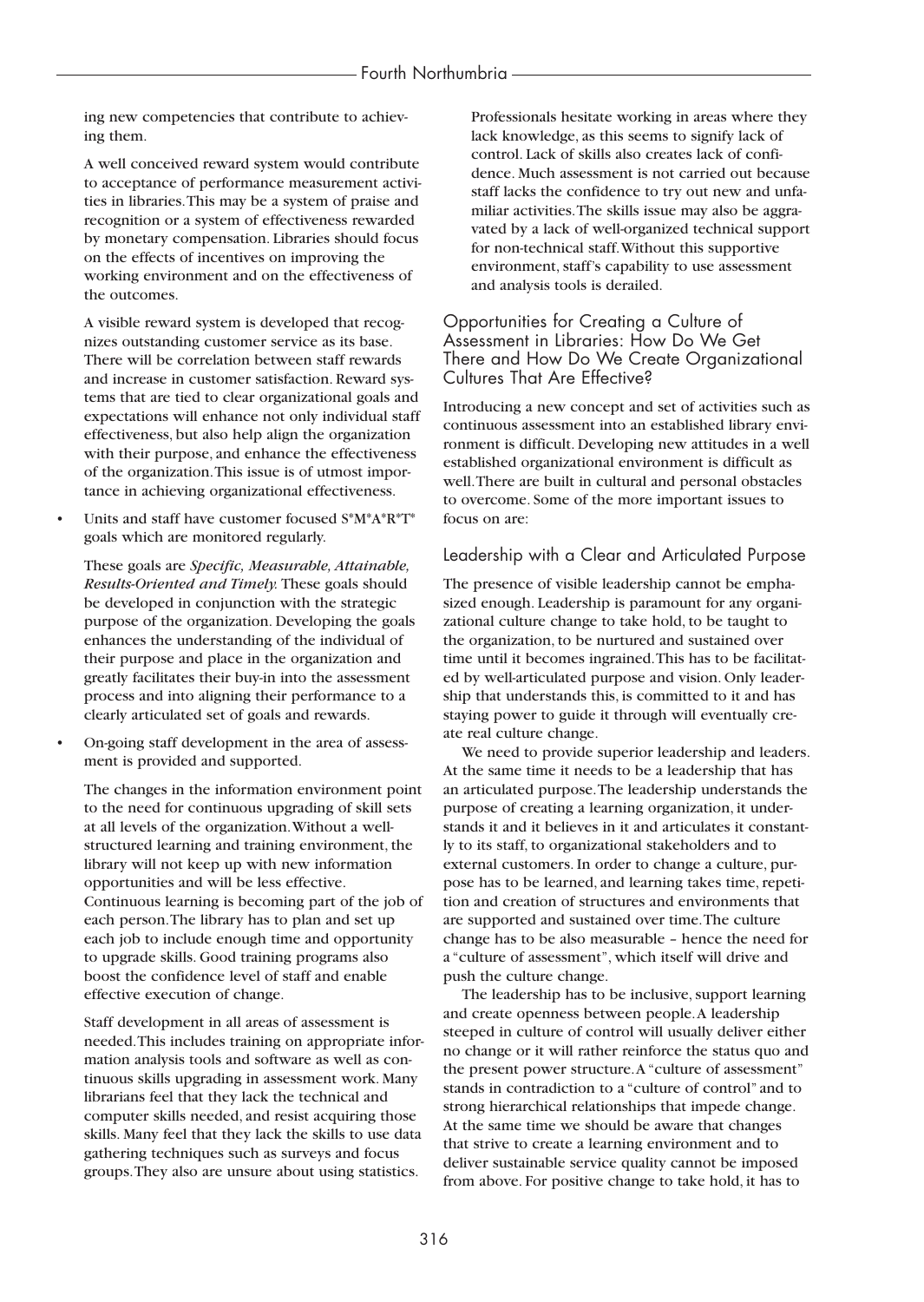come from a common vision and articulated purpose that is transmitted well and is in turn understood and embraced by most of the organization.

People have to be empowered for real change to take hold. People need a personal stake in the change. Only then will they embrace change. Change is resisted because it is "not familiar" and is viewed as imposed externally. In order for change to take root, leadership has to create organizational ownership.

Culture of assessment is an environment, a process that encourages learning. Ownership happens by doing and seeing results.As people learn how to do assessment, their confidence increases, they see results, they realize that they are the creators of the new environment and eventually it spreads through the organization.

### Create a Systems Thinking Environment – Develop a SIPOC *(Suppliers, Input, Processes, Output, Customers)* Framework

Creating an assessment environment and the corresponding MIS infrastructure depends on seeing the whole picture, its various components and the links between them.Administration and staff have to be encouraged to look beyond the details. Understanding organizational purpose, seeing the big picture, being customer-centered and understanding the links and interrelations between goals, outcomes, processes and constant change are of primary importance.

Every organization is part of external environments and needs to deal with stakeholders that determine its activities. It is important that members of the library understand in what kind of environment they live, what is the purpose for the library's existence, who are the customers that need their services and what are the processes needed to deliver value to the customers and stakeholders. How will libraries anticipate where they are going if they are not thinking systematically, if they are not thinking about their customers needs, if they are not organizing their processes for flexibility and innovation.What will happen if their reward systems for staff are out of line with the needs of the stakeholders and the reality of what the changes impose on libraries.Therefore, it is imperative for libraries and librarians to be educated about systems thinking, about dynamic relationships between expectations and inputs, about seeing the big picture, about thinking outside the box.Adopting the framework of SIPOC will enable libraries to create learning environments that understand the need for the feedback loop with customers and appreciate the need for assessment as an everyday, reflective, systematic activity (Scholtes, 1998).

### Thinking Strategically and the Balanced Score Card Framework

It has been clear for some time that organizations that know their cultures, that know their purpose and that use well designed performance measurement systems, are more likely to succeed.The relationship between focused performance measurements, driven by organizational strategy and a reward system has been around for a long time. Over twenty years ago Steven Kerr summarized the pitfalls of many organizations whose performance measurement systems rewarded different behaviors then the ones they were hoping to obtain from their employees. (Kerr, 1995) The Balanced Scorecard developed by Robert Kaplan and David Norton (Kaplan & Norton, 1996) describes a strategically oriented set of performance indicators that are grouped into four perspectives: financial, customer, internal processes, and learning and growth.The idea is to link performance measurements to strategy.The balanced scorecard gives managers a framework of integrating and coordinating their activities and linking their strategies to performance metrics and ties them to compensation systems in a meaningful way.This also helps the development of non-financial measures and assigns to them measurable values. Over time, there were many diverse implementation of the balanced scorecard and it was also adapted to the non-profit sector (Epstein 2000).Adapting the balanced scorecard to the library environment is possible and will tie our strategic purposes to our processes and rewards and give a coherent framework to our assessment endeavors.

# Openness–Integrity–Trust

Assessment and evaluation work needs open communication.This is usually impossible in an environment of turf wars and personal distrust. Nothing inhibits innovation, creativity, team-building, and a sense of purpose more than lack of trust in an organization.This usually creates a sense of fear that is very difficult to overcome.The result is usually resistance to change.When new ideas are introduced, those are particularly difficult to be accepted and absorbed, especially in an environment of distrust and fear. Management in particular may see no advantages for themselves from any assessment work. Change has to be seen as unavoidable and ultimately personally beneficial.

A culture of assessment cannot develop or succeed in an environment of distrust.Trust can develop only in an environment where divergent positions can be articulated and differences discussed calmly. Open and fearless institutional environment will foster better communication and enhance the success of common values for the achievement of quality outcomes.An environment which is free of distrust will work more efficiently and ultimately more effectively.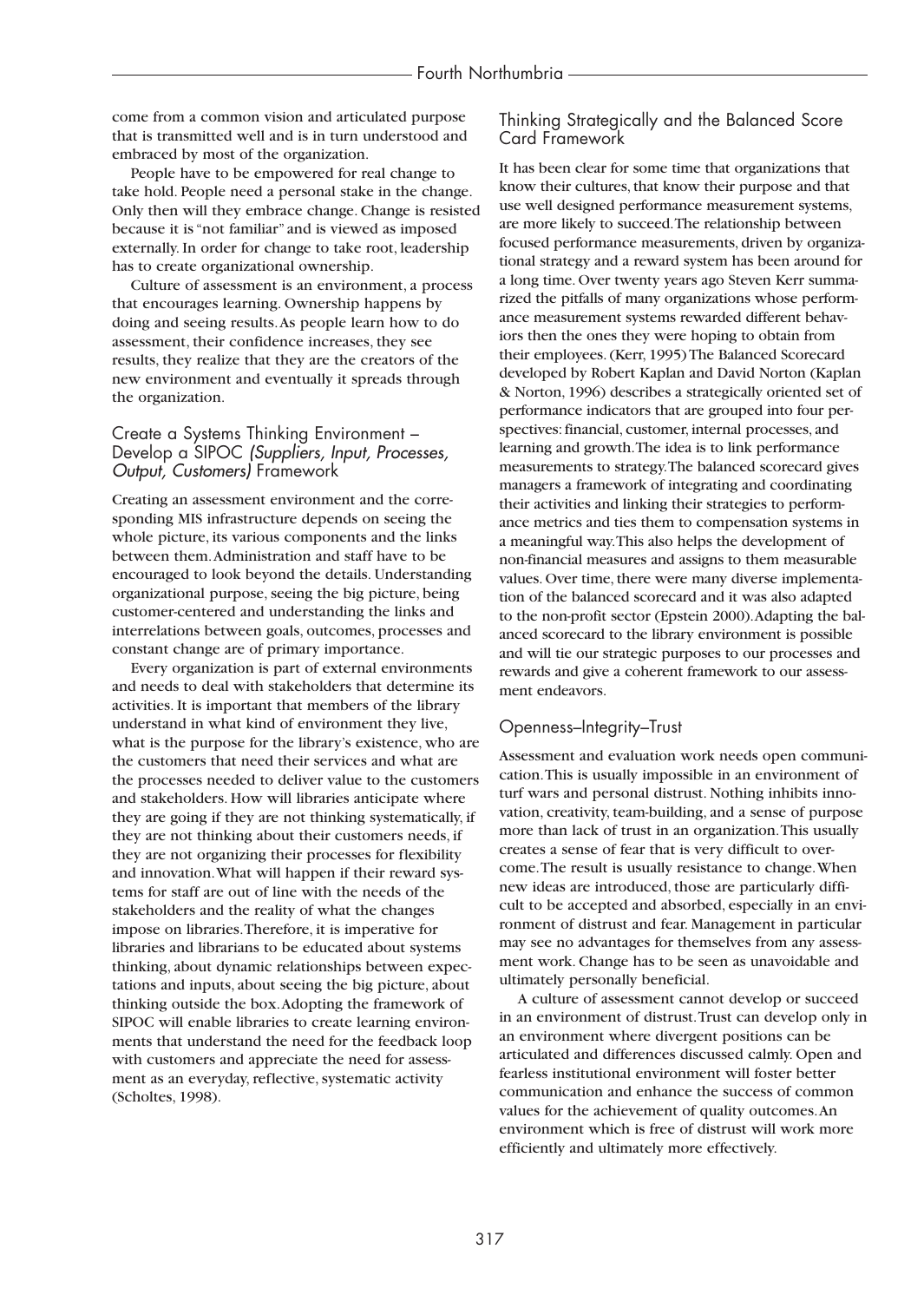# **Conclusion**

Culture of assessment is essential to maintaining libraries as relevant institutions in the new information environment.The culture of assessment pushes the organization forward toward focusing on customers and outcomes for customers. It encourages self-examination and openness between staff, customers and other stakeholders. It becomes embedded in everyday processes and it for dynamic organizational change. This in essence is one of the prerequisites to change that over time becomes accepted and changes the culture of the organization.

A culture of assessment is about learning how to learn. It is about developing the organization's and the individual's learning capabilities. It necessitates curiosity.The new competence, experience and learning agility that is part of the creation of a culture of assessment leads to new confidence and enhanced expertise.This is turn lead to more effectiveness and more measurable outcomes and impacts for customers and stakeholders.

Organizational culture change still needs an amalgam of committed leadership, repeated articulation of purpose, time, and group learning to really penetrate the organization and take root. In this way, focus on achieving positive and tangible outcomes assisted by a culture of assessment will contribute to positive organizational culture change, but may not be decisive by itself.Assessment has to become part of the work processes, part of the organizational structure, part of organizational learning and part of the decision-making loop, in order impact the culture and act as a catalyst for organizational change. Culture of assessment has to become a basic value to the organization, it has to become embedded in everyday work, automatic, taken for granted – it has to become our culture.

# **References**

- AAHE Research Forum Questions developed for the AAHE Research Forum at the 15th Annual AAHE Assessment Conference, Denver, CO, June 24, 2001. Will be available on the AAHE website – http://www.aahe.org/assessment/
- Aitkins, Jo."Setting Standards and Monitoring Performance:The Experience of Information Services at the University of Sunderland (Poster Session)." *Proceedings of the 2nd Northumbria International Conference on Performance Measurement in Libraries and Information Services, 7-11 September 1997.* Newcastle Upon Tyne: Information North, 1998. pp. 101-104.
- ARL LibQual Project http://www.arl.org/libqual
- ARL/OLMS Online Lyceum, *Measuring Library Service Quality*, developed by Danuta Nitecki and Toni Olshen. http://www.arl.org/training/quality.html
- Armitage, Howard, *An Executive View of Shareholder Value Creation: Determinants of Success in Publicly held Canadian Organizations.* (Strategic Management Series: Emerging Issues Paper) Toronto: Society of Management Accountants of Canada (CMA), 1999.
- Armitage, Howard and Vihay M. Jog."Creating & Measuring Shareholder Value:A Canadian Perspective." *Ivey Business Journal*, 63:5, Jul/Aug 1999.
- Brophy, Peter and Kate Couling."Total Quality Management." In *Quality Management for Information and Library Managers – (Part I, Chapter 7)*. London: Aslib, 1996. pp. 69-110.
- Cameron, Kim S. and Robert E. Quinn. *Diagnosing and Changing Organizational Culture: Based on the Competing Values Framework.* Addison-Wesley Series on Organization. Reading, MA:Addison-Wesley, 1999.
- *Citizen's Charter* (1991), Cm 1599, London: HMSO; *Second Report: 1994*. (1994), Cm 2540.
- [Epstein, Marc] *Applying the Balanced Scorecard*. Toronto: Society of Management Accountants of Canada, (CMA Canada) (Strategic Management Series), 2000.
- Hernon, Peter and Ellen Altman."Table 3.5. Wright State University Libraries' Pledge and Commitment to Excellence." In Hernon, Peter and Ellen Altman. *Service Quality in Academic Libraries.* Norwood, NJ.: Ablex, 1996. pp. 59-60.
- Kaplan, Robert and David Norton. *The Balanced Scorecard:Translating Strategy into Action.* Boston, MA.: Harvard Business School Press, 1996.
- Kerr, Steven."On the Folly of Rewarding A, while hoping for B." *The Academy of Management Executive*, 9:1 (Feb 1995), 7-14.
- Lakos,Amos."Library Management Information Systems in the Client Server Environment:A Proposed New Model." *Proceedings of the 2nd Northumbria International Conference on Performance Measurement in Libraries and Information Services, 7-11 September 1997.* Newcastle Upon Tyne: Information North, 1998. pp. 277-286.
- Lakos,Amos,"The Missing Ingredient Culture of Assessment in Libraries: Opinion Piece." *Performance Measurement & Metrics*, (August 1999), 3-7.
- Lakos Amos,"Personalized Library Portals and Organizational Change." *Proceedings of the 7th International Conference of European University Information Systems (EUNIS) – Supplement*, Humboldt University, Berlin, March 29, 2001, 14-18.